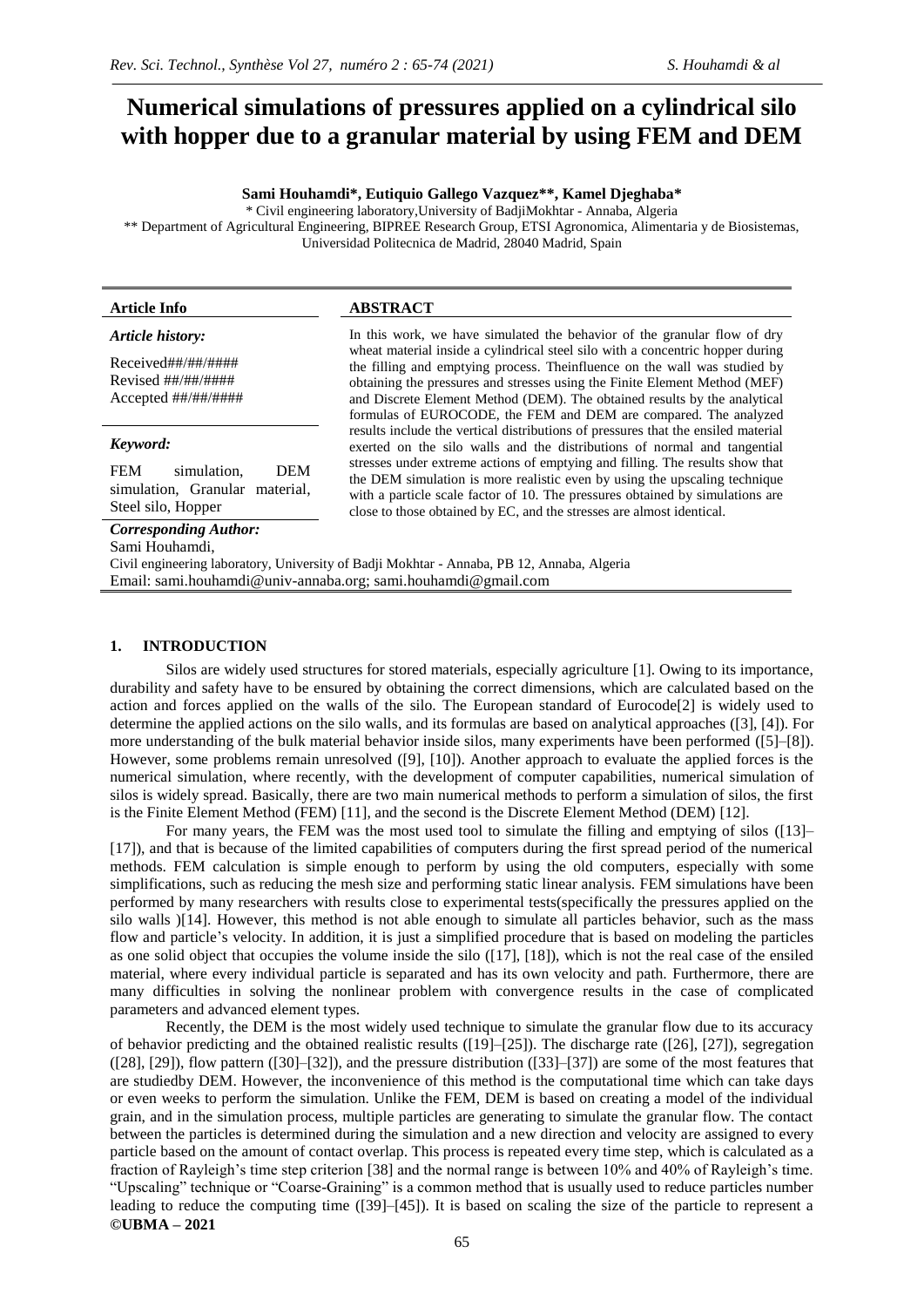group of particles. This technique has been studied by many authors, see for example([46]–[48]),where they found that it is possible to get an accurate prediction of results.

The present work analyses the numerical results obtained by usingFEM and DEM models of a cylindrical steel silo with a concentric hopper during the filling and discharging by using wheat material. The vertical distributions of normal and tangential pressures on the silo walls, as well as the circumferential and longitudinal stresses, were all studied. The numerical results obtained for the two methods were compared with the analytical method of Eurocode. The discrete element method is a good technique for obtaining a great simulation and dealing with real case problems. Unfortunately, its disadvantage is caused by the computational time consuming compared to the FEM.

## **2. RESEARCH METHOD**

In this work, we have performed two different simulations. The first is based on the finite element method, and the second is on the discrete element method. The same silo geometry has been used in both simulations but with a different bulk material model. In the FEM, we have considered the entire bulk material as a solid object with appropriate nonlinear material properties, while the DEM uses a real particle shape based on the multi-sphere method with the material properties of each individual grain. The bulk density behavior was simulated by generating a huge number of particles to fill the silo.

#### **2.1. Silo dimensions**

The used silo in the simulations is designed by a research team at the Agricultural Engineering and Sciences Department, University of León, Spain. Its geometry is divided into two parts of steel walls with a 3 mm thickness. The first is the vertical silo wall of 2 m height and 1 m in diameter. The second part is the hopper, which has a 0.48 m height and an outlet with a 0.35 m diameter, see Figure 1[6], [7], [14].



**Figure 1.** The dimensions and design of the used silo for both simulations.

#### **2.2. Finite Element model**

The FEM model of the steel silo and the stored material are completely simulated with the software "ANSYS Workbench v17.2".

# **2.2.1.Bulk material model**

The granular material used to evaluate the exerting loads on the silo walls due to the stored material is the dry wheat, with mechanical properties shown in Table 1. These characteristics are determined at the School of Agricultural Engineering of the University of Leon, which contains: the density of the bulk material  $\rho_{\rm b}$ ,

#### **©UBMA – 2021**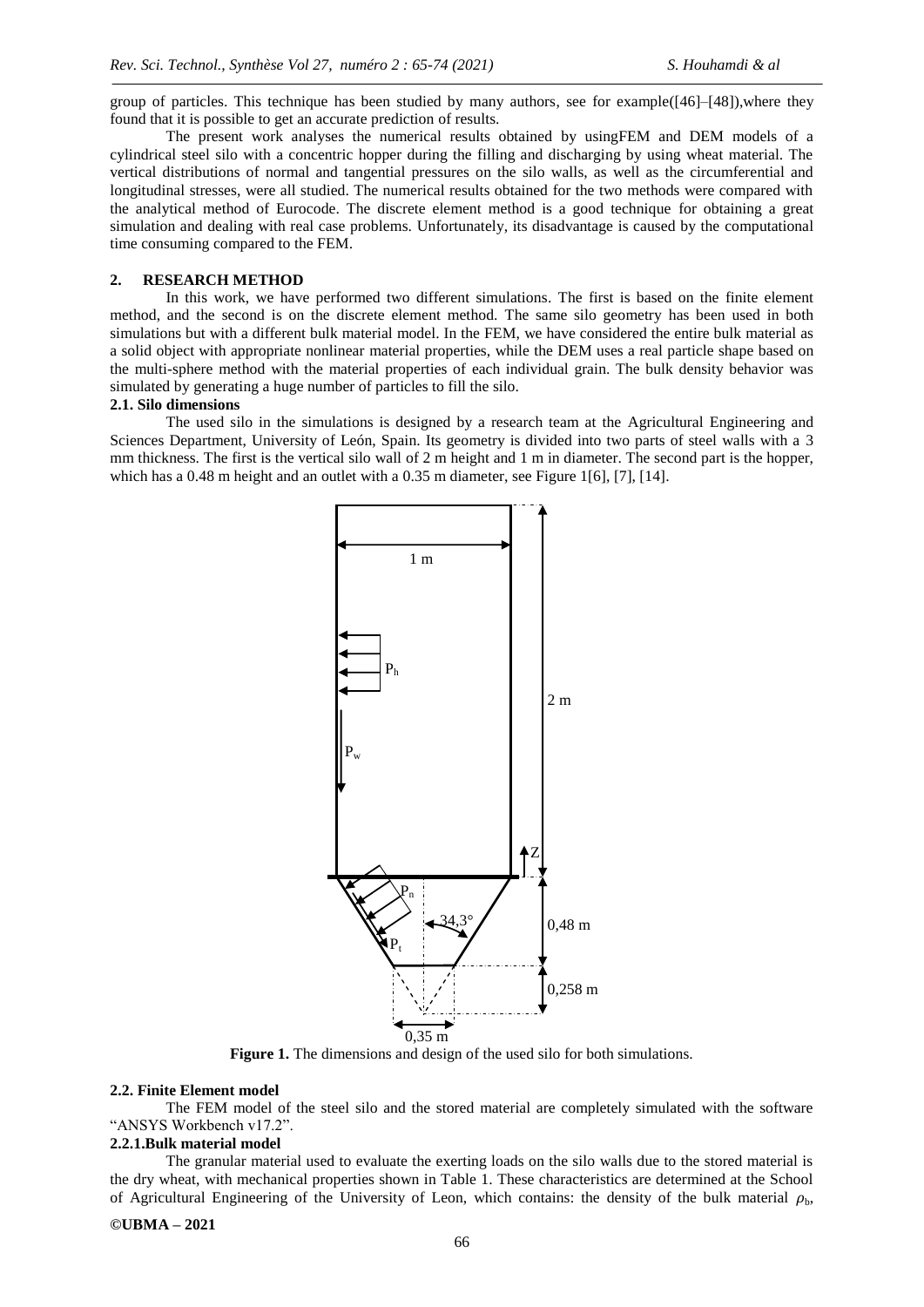modulus of elasticity of the bulk  $E_b$ , the angle of internal friction of the stored material  $\varphi_b$ , the coefficient of friction on the wall  $\mu_b$  and Poisson's ratio of the bulk  $\nu_b$ , which has been deduced from the pressure ratio  $K_b$ using Equation (1) ([5], [14]).

$$
\nu = \frac{K}{1+K} \tag{1}
$$

The other parameters such as the cohesion  $C_b$ , the angle of dilation  $\psi_b$ , the density of the steel  $\rho_s$ , the modulus of elasticity of the steel  $E_s$ , the Poisson's ratio of the steel  $v_s$ , were adopted from the literature as shown in Table 1.

|                                                | The property                                 | The value         |
|------------------------------------------------|----------------------------------------------|-------------------|
|                                                | The density $\rho_b$ (kN / m <sup>3</sup> )  | 8.397             |
|                                                | Modulus of elasticity $Eb$ (kPa)             | 10674             |
|                                                | Cohesion $Ch$ (kPa)                          | 2                 |
| The characteristics of<br>the stored material: | Internal friction angle $\varphi_b$ (degree) | $30.17^{\circ}$   |
|                                                | The angle of dilatancy $\psi_b$ (degree)     | $8.0^\circ$       |
|                                                | Pressure ratio $K_{\text{hf}}$ (Filling)     | 0.333             |
|                                                | Pressure ratio $K_{\text{he}}$ (Emptying)    | 0.724             |
|                                                | Poisson's ratio $v_{b,f}$ (Filling)          | 0.25              |
|                                                | Poisson's ratio $v_{he}$ (Emptying)          | 0.42              |
|                                                | The density $\rho_s$ (kN / m <sup>3</sup> )  | 78.6              |
| The characteristics of<br>steel:               | Modulus of elasticity $E_s$ (kPa)            | $2.1\times10^{8}$ |
|                                                | Poisson's ratio $\nu$ .                      | 0.3               |
|                                                | Coefficient of friction on the wall $\mu$    | 0.2               |

### **Table 1.** Characteristics of the bulk material and the steel silo.

#### **2.2.2.Mesh element type**

The element type *SOLID45* is used for the 3D mesh of the stored material, which is defined by 8 nodes having three degrees of freedom at each node (translations in the nodal directions x, y, and z). The *SHELL281* element was used to model the silo wall, which has 8 nodes with 6 degrees of freedom at each node (translations in the x, y, and z axes, and rotations around the x, y, and z).

#### **2.2.3.Contact type**

The simulation of the contact between the silo walls and the bulk material is performed with the most helpful type for this case, namely "no separation". The Coulomb friction model was used to define the interaction between the silo wall and the stored material. The friction coefficient between the wall and the stored material is the onlyrequired parameter to simulate this interaction. To avoid certain convergence problems, a distance of 0.1 mm has been taken into account between the silo wall and the stored material. The friction coefficient is introduced with the APDL command.

# **2.2.4.Boundary conditions**

To calculate the pressure on the silo, according to the Eurocode classification, the walls are assumed to be rigid, the reason why all movements of the nodes simulating the silo wall have been blocked. In the stress analysis, only the vertical displacement of the nodes placed on the transition was blocked. Some additional blockings were required, the displacements of the nodes of the stored material located in the outlet were blocked for the filling analysis. This blockage was deleted when the discharge began. The only load taken into account in the analysis is the total weight of the stored material, the density of which is  $(8.397 \text{ kN/m}^3)$ .

#### **2.2.5.Material model**

The behavior of the steel wall was represented by an isotropic elastic linear model. No plasticity was considered for the steel wall since theexpected stresses are very far from the elastic limit. Only two parameters are necessary to define the behavior of the steel wall: the Poisson's ratio  $v_s$  and the modulus of elasticity  $E_s$ .

The model of the stored material was simulated with an elastoplastic behavior law. The elastic part was represented by an isotropic linear model, using thematerial parameters: the modulus of elasticity  $E<sub>b</sub>$  and the Poisson's ratio  $v<sub>b</sub>$ . In contrast, the plastic part was defined by the perfectly plastic criterion of Drucker-Prager with its three necessary parameters: the internal friction angle  $\varphi_b$ , the cohesion  $C_b$ , and the dilatancy angle  $\psi_{\rm h}$ [14]. The classic Drucker-Prager model is assigned to the stored material with an APDL command.

## **2.2.6.Simulation process**

The simulation of the gradual filling of a silo can be carried out with two possible approaches. The first is to apply all the material at each moment, and its density gradually increases. The second approach consists of creating several layers of matter with their complete density  $\rho_{\rm b}$ , and at each moment, one layer is activated until the last layer. The second approach is called "layer by layer", it was used to simulate the filling in this work using the "Birth and Death" function in ANSYS (Figure 2). The analysis is considered static in the case of filling (the influence of speeds and accelerations can be neglected). The "Newmark" method was used for the dynamic analysis of the emptying.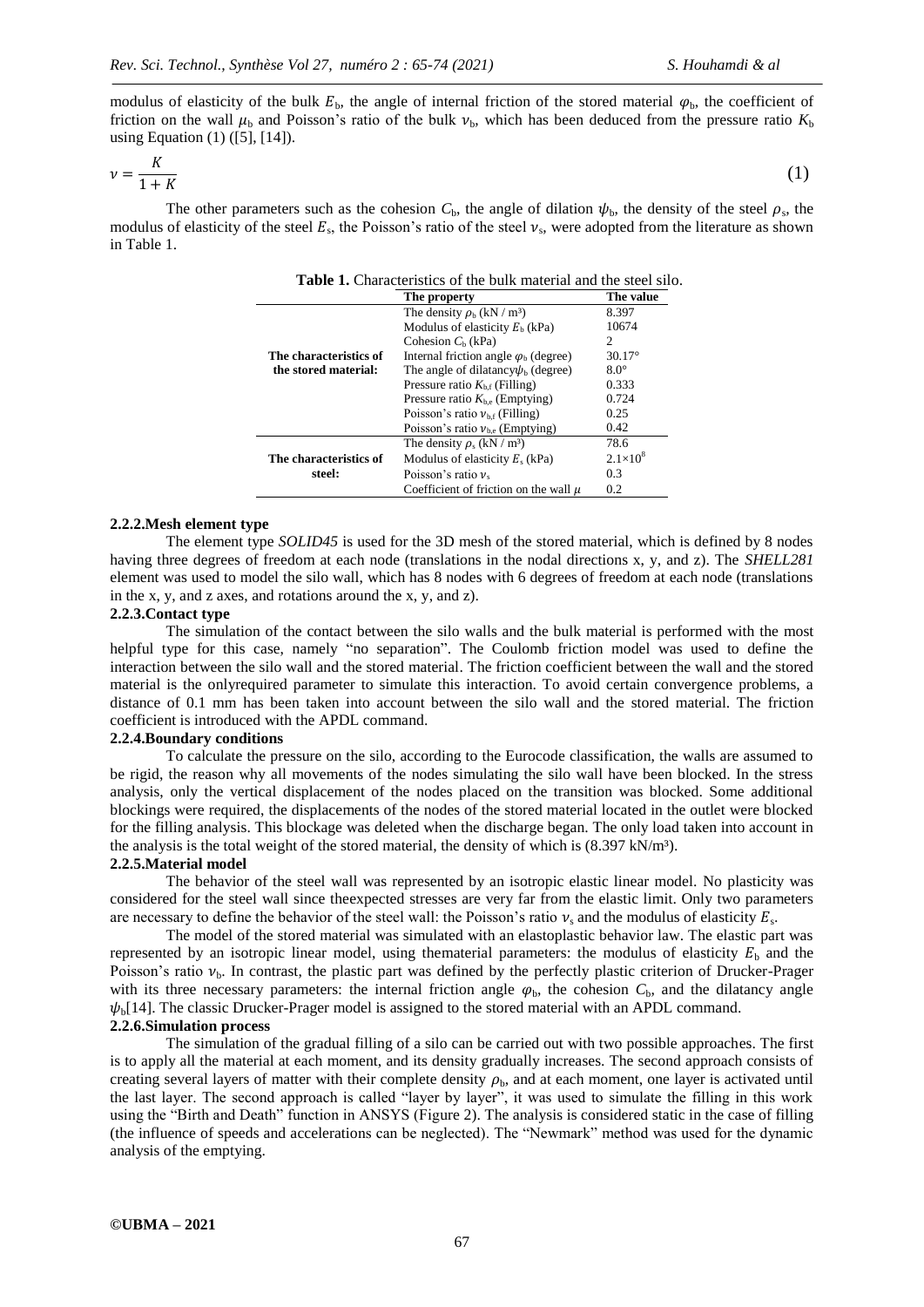

**Figure 2.** Bulk material deformation shows the gradual filling of the silo with the "layer by layer" approach.

# **2.3. Discrete Element model**

# **2.3.1.Particle model**

The particle model has been obtained from [49], where the clump of three spheres is used. The radiuses of every sphere are 1.25 mm, 1.5 mm, and 1.25 mm respectively, as shown in Figure 3. The distance between the centers of the spheres on the edges was 1.5 mm (Figure 3).



**Figure 3.** Particle model of the wheat grain.

All mechanical parameters of wheat particles used in DEM simulation are indicated in Table 2. The particle has Poisson's coefficient  $v_p$  of 0.4, the density  $\rho_p$  of 1430 kg/m<sup>3</sup>, and the shear modulus  $G_p = 5.58 \times 10^8$ Pa. Silo walls are made of steel with the same parameters as the finite element model. Hertz-Mindlin no-slip contact model was used to model the interaction of wheat and silo walls where three parameters are needed, the static frictioncoefficient $\mu_0$ , restitution coefficient  $G_r$ , and the rolling frictioncoefficientf, see Table 2[50].

| <b>Table 2.</b> Mechanical parameters of the wheat particle. |                    |  |
|--------------------------------------------------------------|--------------------|--|
| <b>Parameter</b>                                             | Value              |  |
| Poisson's ratio $v_p$                                        | 0.4                |  |
| Density $\rho_{p}$ (kg/m <sup>3</sup> )                      | 1430               |  |
| Shear modulus $G_n$ (Pa)                                     | $3.58\times10^{8}$ |  |
|                                                              | Wheat-Wheat: 0.5   |  |
| Coefficient of restitution $G_r$                             | Wheat-Steel: 0.6   |  |
|                                                              | Wheat-Wheat: 0.3   |  |
| Coefficient of static friction $\mu_0$                       | Wheat-Steel: 0.25  |  |
|                                                              | Wheat-Wheat: 0.01  |  |
| Coefficient of rolling friction $f$                          | Wheat-Steel: 0.01  |  |

#### **2.3.2. Simulation process**

The DEM model was simulated by using EDEM Academic software [51]. The first step in the simulation was filling the silo with particles where a cylindrical generator was used to randomly generate particles at the top of the silo without any initial velocity. These particles were allowed to fall under gravity force to fill the entire silo progressively. The generator is deleted when the silo is completely filled. The wall closing the hopper outlet was removed, allowing the discharge simulation to proceed after particles reached the static state where the kinetic energy is almost null (Figure 4). We used 30% of Rayleigh's time as a time step for this simulation. Due to the relatively large silo size, the simulation process could take a very long time. We used the upscaling technique with a particle radius scale factor of 10 to generate fewer particles number and to speed up the simulation.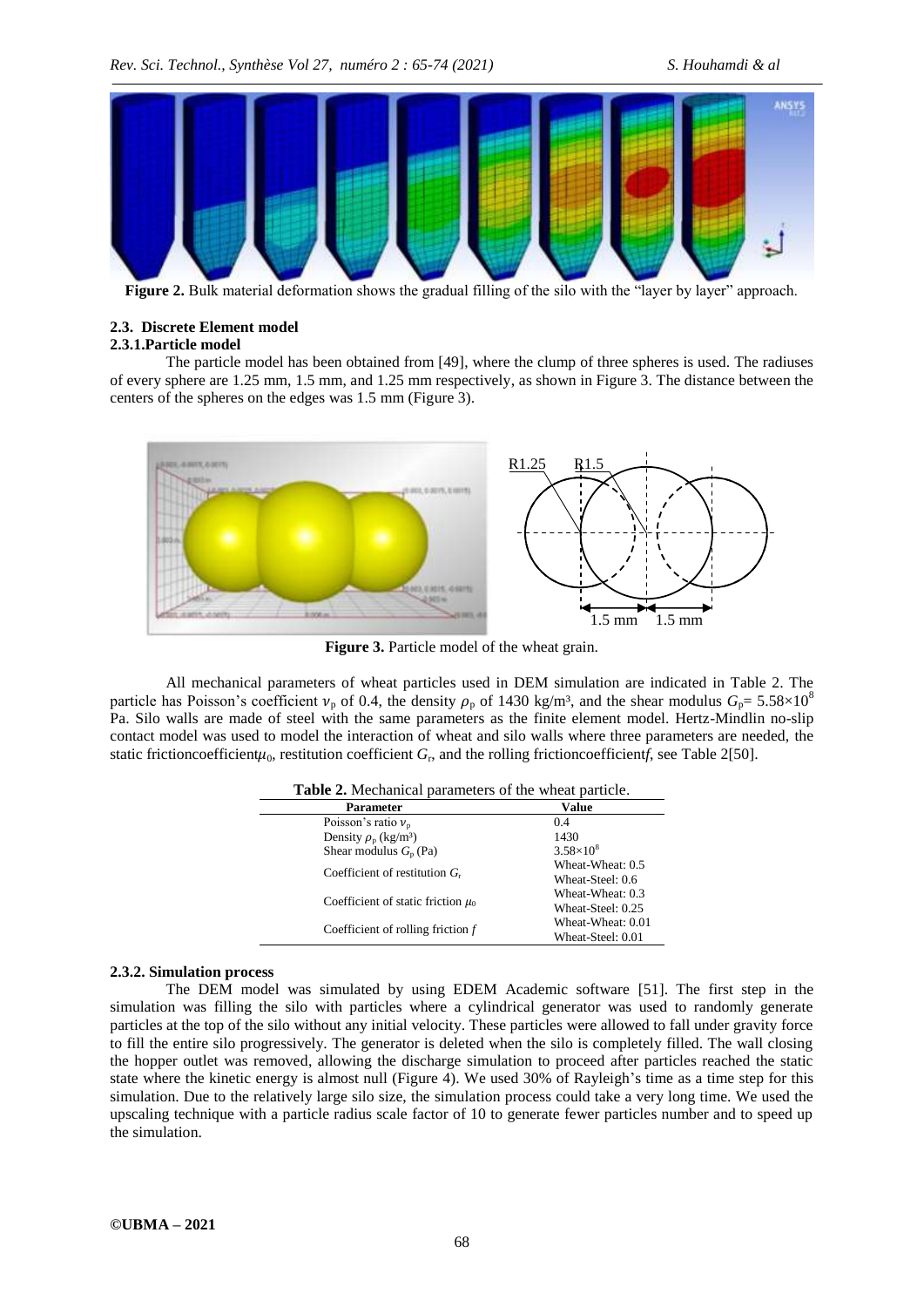

**Figure 4.** Simulation process of the filling and emptying of the virtual silo.

#### **3. RESULTS AND DISCUSSION**

#### **3.1. Pressures**

Figure 5 shows the values of the normal pressures calculated by Eurocode 1 part 4 and those obtained by both simulations FEM and DEM for both cases: filling and emptying. In the filling case, the pressures obtained by FEM are slightly lower than the EC, unlike the DEM pressures, which are slightly higher than those obtained by Eurocode along the vertical wall, except for the lower part where the two curves are almost the same. A slight reduction of DEM pressure can be seen at the bottom of the vertical wall, where it is equal to 3.6 kPa;however,the pressure evaluated by EC is 5.4 kPa. For FEM pressure, this reduction is more significant, and it has a negative value (-6.6 kPa). This is a typical trend that has been observed experimentally [52] and numerically ([53]–[55]). Itis effectively caused by the material behavior at this point and the contact type for the FEM model. The compression force appliedfrom the bin particles on the inclined hopper particles, makes the material deformed to the inner side at the point where the bin meets the hopper. The contact type "No



**Figure 5.** The values of the normal pressures in the silo walls due to filling and emptying by the FEM, DEM, and EC.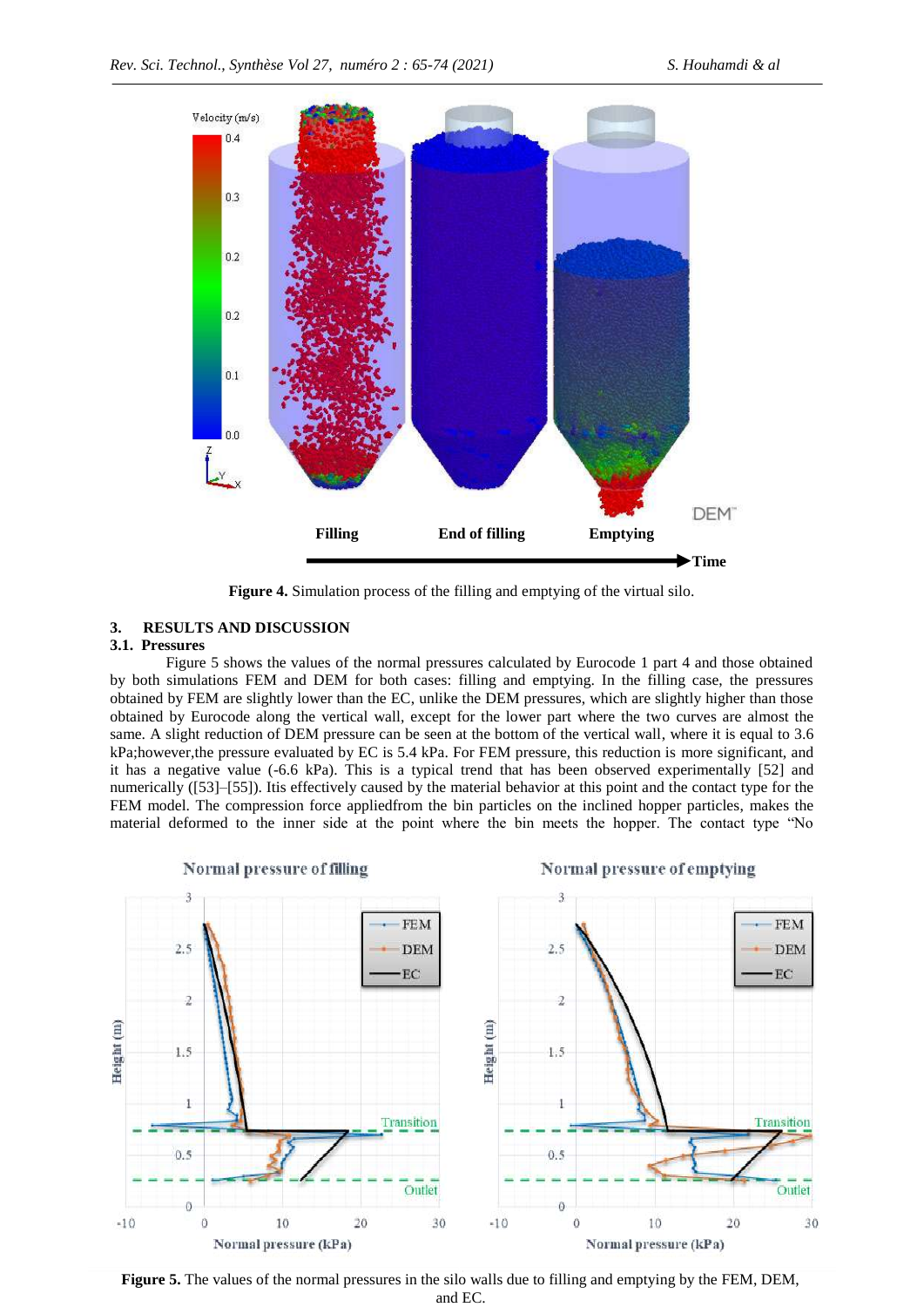separation" prevents the material and the wall from separating, leading to a negative pressure value. The DEM model is different,i.e., the particles can separate freely from the walls so that the pressures are just reduced without a negative value. For the transition area, the pressure experienced a peak value(18.4 kPa for EC, 22.7 kPa for FEM, and 10.8 kPa for DEM), as widely observed by [7], [14], [52], [56], and it starts reducing over the hopper wall gradually. The leadingcauseof this tendencyis the sudden change of particle direction from the vertical to the hopper inclination angle [57].The peak value obtained by FEM is greater than that obtained by EC or DEM. Besides, unlike the vertical walls, the pressures of FEM are slightly greater than the DEM's casealong the hopper walls. On the other hand, the pressure obtained by EC is high compared to those calculated by FEM and DEM along the hopper walls.

The emptying case has greater values than the filling [52], andthe pressures of FEM and DEM are almost the same along the vertical walls, except at the bottom of the bin walls where the same behavior appears as the filling case. The peak value of DEM is greater than the FEM at the transition zone. Nevertheless, the pressures obtained by FEM are greater along the lower part of the hopper. EC for the emptying case has greater values than both FEM and DEM results except the peak value of the transition zone, where the DEM pressures are more significant.

The tangential pressures obtained by FEM, DEM, and Eurocode are shown in Figure 6 for filling and emptying cases. DEM and EC values are roughly equal for the vertical wall, while the EC has greater values along with the hopper. However, the hopper experienced a higher DEM peak value than EC at the transition zone of the emptying case (11.8 kPa for DEM and 5.1 kPa for EC). FEM pressures are lower than both EC and DEM pressures for both the filling and emptying cases.



**Figure 6.** The values of the tangential pressures in the silo walls due to filling and emptying by the FEM, DEM, and EC.

#### **3.2. Stresses**

For the circumferential stresses sXX (Figure 7), the results obtained by FEM and DEM are almost identical for both filling and emptying, except for the hopper walls of the emptying case, where DEM values are more significant. EC values are very close to the simulations of the filling case, particularly in the vertical wall of the silo. For the emptying case, the results of EC are slightly greater than both simulations at both walls, the vertical wall, and the hopper except at the transition area, where the peak value of DEM is greater than the EC one.

Longitudinal stresses sYY are shown in Figure 8, representing theFEM, DEM, and EC results in the case of filling and emptying. The stress curve has negative values at the bin walls and positive values at the hopper. This returns to the blocked nods at the transition zone, where the bin part is under compression and the hopper is under traction. The sYY results of DEM are greater than FEM for both cases and the EC values are between the FEM and DEM values at the bin, while at the hopper the EC values are greater than both simulations.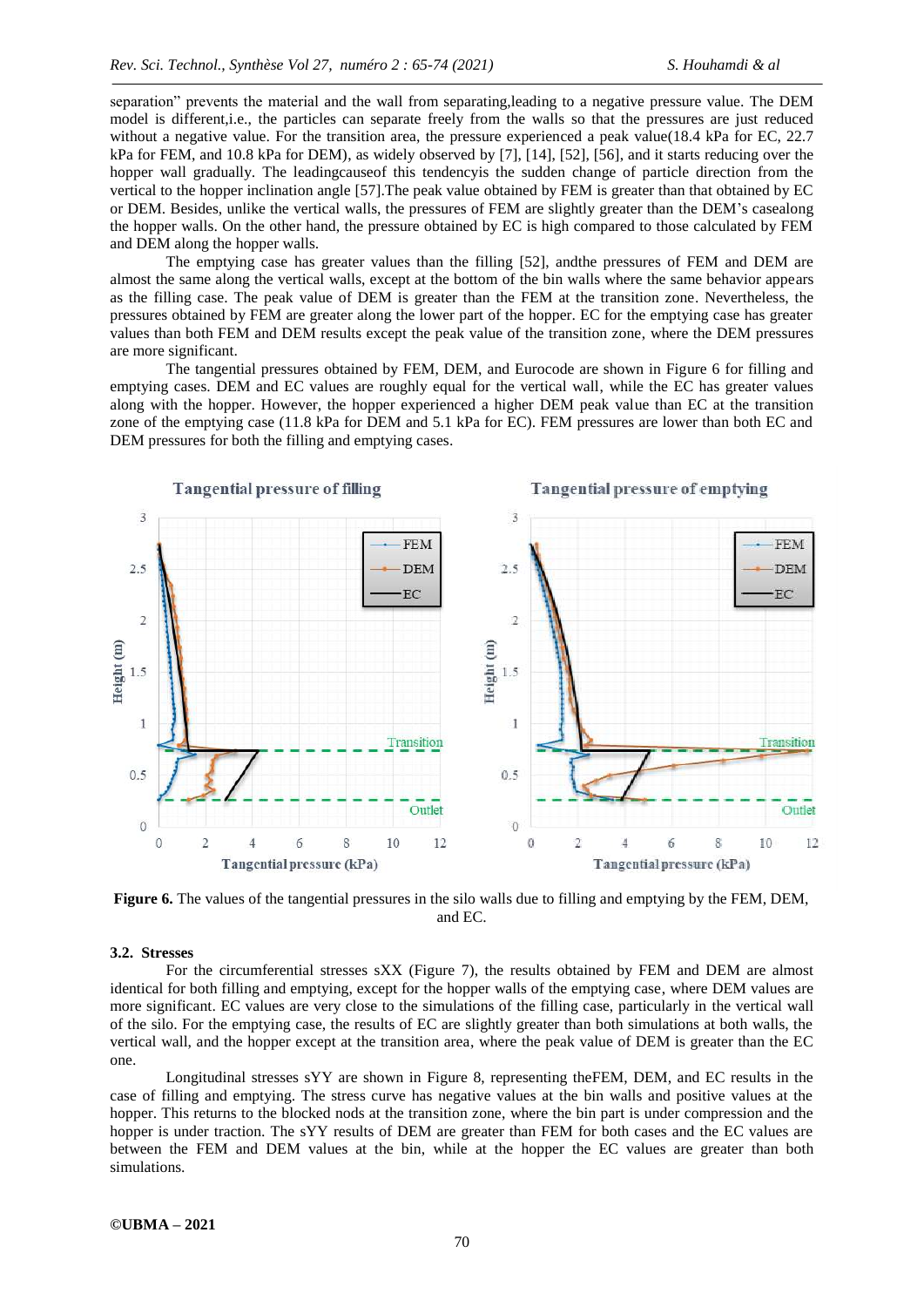

**Figure 7.** The values of the circumferential stresses in the silo walls due to filling and emptying by the FEM, DEM, and EC.



**Figure 8.** The values of the longitudinal stresses in the silo walls due to filling and emptying by the FEM, DEM, and EC.

# **4. CONCLUSION**

The aim of this work is to simulate numerically the filling and the emptying of a steel silo with a concentric hopper by using two methods, the finite element and the discrete element methods, where the obtained results are essentially the pressures and stresses. A comparison between these two numerical methods and the analytical method of Eurocode is presented.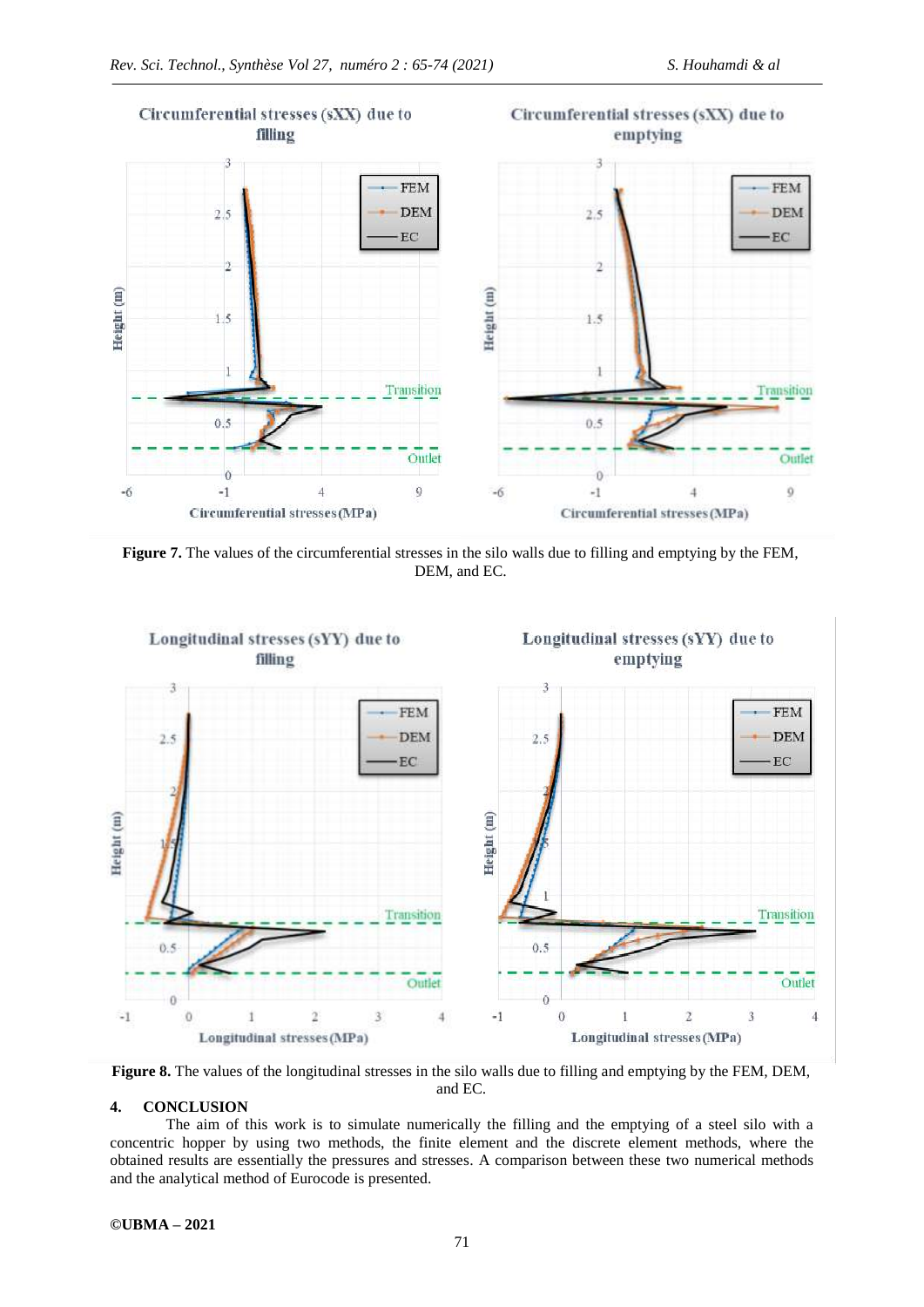According to the results obtained by the numerical simulations of the silo during filling and emptying, it can be seen that the obtained pressures are close to those calculated by the Eurocode for both cases.

The hopper experienced a reduction of pressure values with DEM. However, the transition peak values have high values due to the emptying case compared to EC.

The values obtained by DEM simulation are greater than those obtained by FEM for the pressures and the stresses.

By comparing the numerical simulation (DEM) with the analytical method (Eurocode), we can notice thatthe obtained circumferential and longitudinal stresses are almost the same for the two studied cases.

FEM has remarkably lower tangential pressure and stress values than the EC and DEM simulations.

DEM simulation has the ability to simulate the complex behavior of the granular flow better than FEM, and even more, we can see clearly that at the bottom of the vertical walls, the FEM gives an unrealistic negative pressure.

Even using the upscaling technique with a scale factor of 10, the DEM results are still more accurate than the FEM simulation.

These results show the power of the discrete element method to simulate the granular material inside the silo for both filling and emptying. This capability allows us to easily manipulate the simulation of material behavior and deduce that we can apply it for more specific and complex silo problems.

#### **REFERENCES**

- [1] P. A. Langston, U. Tüzün, and D. M. Heyes, "Discrete element simulation of granular flow in 2D and 3D hoppers: Dependence of discharge rate and wall stress on particle interactions," *Chemical Engineering Science*, vol. 50, no. 6, pp. 967–987, Mar. 1995, doi: 10.1016/0009-2509(94)00467-6.
- [2] EN 1991-4, *Eurocode 1: Actions on Structures - Part 4: Silos and Tanks*. Brussels: CEN, 2006.
- [3] H. A. Janssen, "Versuch über Getreidedruck in Sillozellen," Zeitschrift des Vereins Deutscher Ingenieure, vol. 39, pp. 1045–1049, 1895.
- [4] M. L. Reimbert and A. M. Reimbert, *Silos : Traité théorique et pratique*. Paris: Eyrolles, 1956.
- [5] A. Couto, A. Ruiz, and P. J. Aguado, "Experimental study of the pressures exerted by wheat stored in slender cylindrical silos, varying the flow rate of material during discharge. Comparison with Eurocode 1 part 4," Powder *Technology*, vol. 237, pp. 450–467, Mar. 2013, doi: 10.1016/j.powtec.2012.12.030.
- [6] A. Couto, A. Ruiz, and P. J. Aguado, "Design and instrumentation of a mid-size test station for measuring static and dynamic pressures in silos under different conditions – Part I: Description," *Computers and Electronics in Agriculture*, vol. 85, pp. 164–173, Jul. 2012, doi: 10.1016/j.compag.2012.04.009.
- [7] A. Ruiz, A. Couto, and P. J. Aguado, "Design and instrumentation of a mid-size test station for measuring static and dynamic pressures in silos under different conditions – Part II: Construction and validation," *Computers and Electronics in Agriculture*, vol. 85, pp. 174–187, Jul. 2012, doi: 10.1016/j.compag.2012.04.008.
- [8] P. Wang, L. Zhu, and X. Zhu, "Flow pattern and normal pressure distribution in flat bottom silo discharged using wall outlet,‖ *Powder Technology*, vol. 295, pp. 104–114, Jul. 2016, doi: 10.1016/j.powtec.2016.03.036.
- [9] F. Ayuga, "Some unresolved problems in the design of steel cylindrical silos," in *Structures and Granular Solids: From Scientific Principles to Engineering Application*, CRC Press, 2008, pp. 123–133. doi: 10.1201/9780203884447.ch12.
- [10] J. Nielsen, ―From silo phenomena to load models,‖ in *Structures and Granular Solids: From Scientific Principles to Engineering Application*, CRC Press, 2008, pp. 49–57. doi: 10.1201/9780203884447.ch4.
- [11] O. C. Zienkiewicz and R. L. Taylor, *The Finite Element Method Set*. Elsevier, 2005.
- [12] P. A. Cundall and O. D. L. Strack, "A discrete numerical model for granular assemblies," *Géotechnique*, vol. 29, no. 1, pp. 47–65, Mar. 1979, doi: 10.1680/geot.1979.29.1.47.
- [13] J. Eibl, H. Landahl, U. Haeussler, and W. Gladen, "Problem of Stresses in Silo Structures," Beton- Und *Stahlbetonbau*, 1982.
- [14] E. Gallego, A. Ruiz, and P. J. Aguado, "Simulation of silo filling and discharge using ANSYS and comparison with experimental data," *Computers and Electronics in Agriculture*, vol. 118, pp. 281–289, Oct. 2015, doi: 10.1016/j.compag.2015.09.014.
- [15] Q. Meng, J. C. Jofriet, and S. C. Negi, "Finite Element Analysis of Bulk Solids Flow: Part 1, Development of a Model Based on a Secant Constitutive Relationship," *Journal of Agricultural Engineering Research*, vol. 67, no. 2, pp. 141– 150, Jun. 1997, doi: 10.1006/jaer.1997.0161.
- [16] J. Y. Ooi and J. M. Rotter, "Wall pressures in squat steel silos from simple finite element analysis," *Computers and Structures*, vol. 37, pp. 361–374, 1990.
- [17] P. Vidal, E. Gallego, M. Guaita, and F. Ayuga, "Simulation of the Filling Pressures of Cylindrical Steel Silos with Concentric and Eccentric Hoppers Using 3-Dimensional Finite Element Models," Transactions of the ASABE, vol. 49, no. 6, pp. 1881–1895, 2006, doi: 10.13031/2013.22290.
- [18] P. Vidal, E. Gallego, M. Guaita, and F. Ayuga, "Finite element analysis under different boundary conditions of the filling of cylindrical steel silos having an eccentric hopper," *Journal of Constructional Steel Research*, vol. 64, no. 4, pp. 480–492, Apr. 2008, doi: 10.1016/j.jcsr.2007.08.005.
- [19] E. Gallego, J. M. Fuentes, J. Wiącek, J. R. Villar, and F. Ayuga, "DEM analysis of the flow and friction of spherical particles in steel silos with corrugated walls," *Powder Technology*, vol. 355, pp. 425–437, Oct. 2019, doi: 10.1016/j.powtec.2019.07.072.
- [20] S. Golshan, B. Esgandari, R. Zarghami, B. Blais, and K. Saleh, "Experimental and DEM studies of velocity profiles and residence time distribution of non-spherical particles in silos," Powder Technology, vol. 373, pp. 510–521, Aug. 2020, doi: 10.1016/j.powtec.2020.06.093.

**©UBMA – 2021**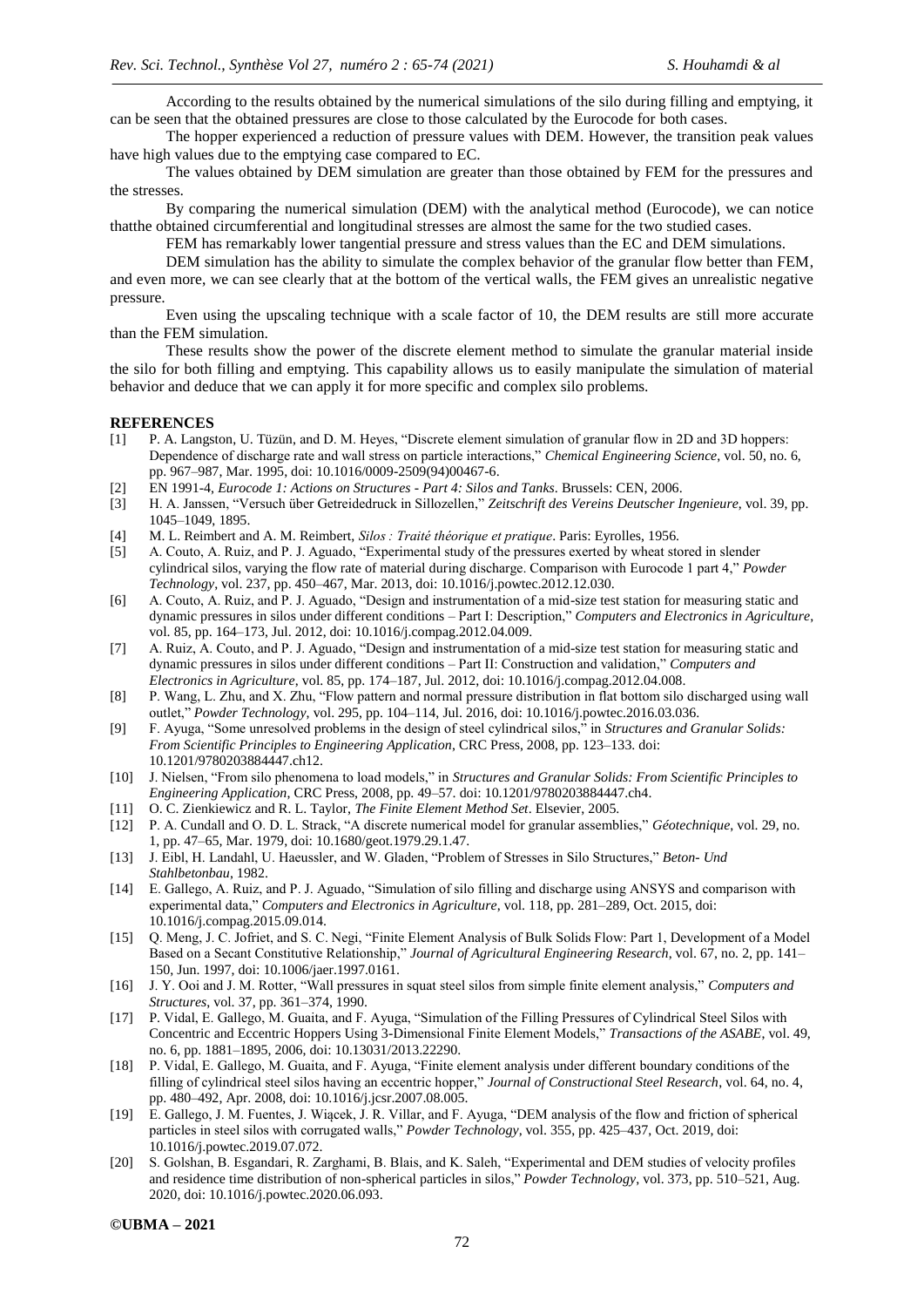- [21] J. Hlosta, L. Jezerská, J. Rozbroj, D. Žurovec, J. Nečas, and J. Zegzulka, "DEM Investigation of the Influence of Particulate Properties and Operating Conditions on the Mixing Process in Rotary Drums: Part 1—Determination of the DEM Parameters and Calibration Process," Processes, vol. 8, no. 2, p. 222, Feb. 2020, doi: 10.3390/pr8020222.
- [22] R. Kumar, C. M. Patel, A. K. Jana, and S. R. Gopireddy, "Prediction of hopper discharge rate using combined discrete element method and artificial neural network," *Advanced Powder Technology*, vol. 29, no. 11, pp. 2822–2834, Nov. 2018, doi: 10.1016/j.apt.2018.08.002.
- [23] M. A. Najafi-Sani and Z. Mansourpour, "Application of a new method for experimental validation of polydispersed DEM simulation of silo discharge," *Advanced Powder Technology*, vol. 31, no. 11, pp. 4457–4469, Nov. 2020, doi: 10.1016/j.apt.2020.09.021.
- [24] X. Wang, J. Yu, F. Lv, Y. Wang, and H. Fu, "A multi-sphere based modelling method for maize grain assemblies," *Advanced Powder Technology*, vol. 28, no. 2, pp. 584–595, Feb. 2017, doi: 10.1016/j.apt.2016.10.027.
- [25] Y. Wang and J. Y. Ooi, "A Study of Granular Flow in a Conical Hopper Discharge Using Discrete and Continuum Approach,‖ *Procedia Engineering*, vol. 102, pp. 765–772, 2015, doi: 10.1016/j.proeng.2015.01.183.
- [26] A. Anand, J. S. Curtis, C. R. Wassgren, B. C. Hancock, and W. R. Ketterhagen, "Predicting discharge dynamics from a rectangular hopper using the discrete element method (DEM)," *Chemical Engineering Science*, vol. 63, no. 24, pp. 5821–5830, Dec. 2008, doi: 10.1016/j.ces.2008.08.015.
- [27] C. González-Montellano, Á. Ramírez, E. Gallego, and F. Ayuga, "Validation and experimental calibration of 3D discrete element models for the simulation of the discharge flow in silos," *Chemical Engineering Science*, vol. 66, no. 21, pp. 5116–5126, Nov. 2011, doi: 10.1016/j.ces.2011.07.009.
- [28] W. R. Ketterhagen, J. S. Curtis, C. R. Wassgren, A. Kong, P. J. Narayan, and B. C. Hancock, "Granular segregation in discharging cylindrical hoppers: A discrete element and experimental study," *Chemical Engineering Science*, vol. 62, no. 22, pp. 6423–6439, Nov. 2007, doi: 10.1016/j.ces.2007.07.052.
- [29] H. Xiao et al., "Continuum modeling of granular segregation during hopper discharge," *Chemical Engineering Science*, vol. 193, pp. 188–204, Jan. 2019, doi: 10.1016/j.ces.2018.08.039.
- [30] P. W. Cleary and M. L. Sawley, "DEM modelling of industrial granular flows: 3D case studies and the effect of particle shape on hopper discharge," *Applied Mathematical Modelling*, vol. 26, no. 2, pp. 89–111, Feb. 2002, doi: 10.1016/S0307-904X(01)00050-6.
- [31] C. González-Montellano, F. Ayuga, and J. Y. Ooi, "Discrete element modelling of grain flow in a planar silo: influence of simulation parameters,‖ *Granular Matter*, vol. 13, no. 2, pp. 149–158, Apr. 2011, doi: 10.1007/s10035- 010-0204-9.
- [32] T. Tian, J. Su, J. Zhan, S. Geng, G. Xu, and X. Liu, "Discrete and continuum modeling of granular flow in silo discharge," *Particuology*, vol. 36, pp. 127-138, Feb. 2018, doi: 10.1016/j.partic.2017.04.001.
- [33] R. Balevičius, I. Sielamowicz, Z. Mróz, and R. Kačianauskas, "Investigation of wall stress and outflow rate in a flatbottomed bin: A comparison of the DEM model results with the experimental measurements," *Powder Technology*, vol. 214, no. 3, pp. 322–336, Dec. 2011, doi: 10.1016/j.powtec.2011.08.042.
- [34] J. Horabik and M. Molenda, "Parameters and contact models for DEM simulations of agricultural granular materials: A review," *Biosystems Engineering*, vol. 147, pp. 206–225, 2016, doi: https://doi.org/10.1016/j.biosystemseng.2016.02.017.
- [35] R. Kobyłka, M. Molenda, and J. Horabik, "DEM simulation of the pressure distribution and flow pattern in a model grain silo with an annular segment attached to the wall," *Biosystems Engineering*, vol. 193, pp. 75–89, May 2020, doi: 10.1016/j.biosystemseng.2020.02.013.
- [36] S. Masson and J. Martinez, "Effect of particle mechanical properties on silo flow and stresses from distinct element simulations," *Powder Technology*, vol. 109, no. 1–3, pp. 164–178, Apr. 2000, doi: 10.1016/S0032-5910(99)00234-X.
- [37] A. Ramírez, J. Nielsen, and F. Ayuga, "On the use of plate-type normal pressure cells in silos: Part 2: Validation for pressure measurements," *Computers and Electronics in Agriculture*, vol. 71, no. 1, pp. 64–70, Apr. 2010, doi: 10.1016/j.compag.2009.12.005.
- [38] Y. Li, Y. Xu, and C. Thornton, "A comparison of discrete element simulations and experiments for 'sandpiles' composed of spherical particles," *Powder Technology*, vol. 160, no. 3, pp. 219–228, Dec. 2005, doi: 10.1016/j.powtec.2005.09.002.
- [39] M. O. Ciantia, M. Arroyo, J. Butlanska, and A. Gens, "DEM modelling of cone penetration tests in a double-porosity crushable granular material," *Computers and Geotechnics*, vol. 73, pp. 109-127, Mar. 2016, doi: 10.1016/j.compgeo.2015.12.001.
- [40] C. J. Coetzee, "Particle upscaling: Calibration and validation of the discrete element method," *Powder Technology*, vol. 344, pp. 487–503, Feb. 2019, doi: 10.1016/j.powtec.2018.12.022.
- [41] S. Lommen, M. Mohajeri, G. Lodewijks, and D. Schott, "DEM particle upscaling for large-scale bulk handling equipment and material interaction," *Powder Technology*, vol. 352, pp. 273–282, Jun. 2019, doi: 10.1016/j.powtec.2019.04.034.
- [42] M. J. Mohajeri, R. L. J. Helmons, C. van Rhee, and D. L. Schott, "A hybrid particle-geometric scaling approach for elasto-plastic adhesive DEM contact models," *Powder Technology*, vol. 369, pp. 72–87, Jun. 2020, doi: 10.1016/j.powtec.2020.05.012.
- [43] D. S. Nasato, C. Goniva, S. Pirker, and C. Kloss, "Coarse Graining for Large-scale DEM Simulations of Particle Flow – An Investigation on Contact and Cohesion Models,‖ *Procedia Engineering*, vol. 102, pp. 1484–1490, 2015, doi: 10.1016/j.proeng.2015.01.282.
- [44] M. Sakai and S. Koshizuka, "Large-scale discrete element modeling in pneumatic conveying," *Chemical Engineering Science*, p. 7, 2009.
- [45] S. C. Thakur, J. Y. Ooi, and H. Ahmadian, "Scaling of discrete element model parameters for cohesionless and cohesive solid,‖ *Powder Technology*, vol. 293, pp. 130–137, May 2016, doi: 10.1016/j.powtec.2015.05.051.
- [46] A. P. Grima and P. W. Wypych, "Development and validation of calibration methods for discrete element modelling," *Granular Matter*, vol. 13, no. 2, pp. 127–132, Apr. 2011, doi: 10.1007/s10035-010-0197-4.

**©UBMA – 2021**